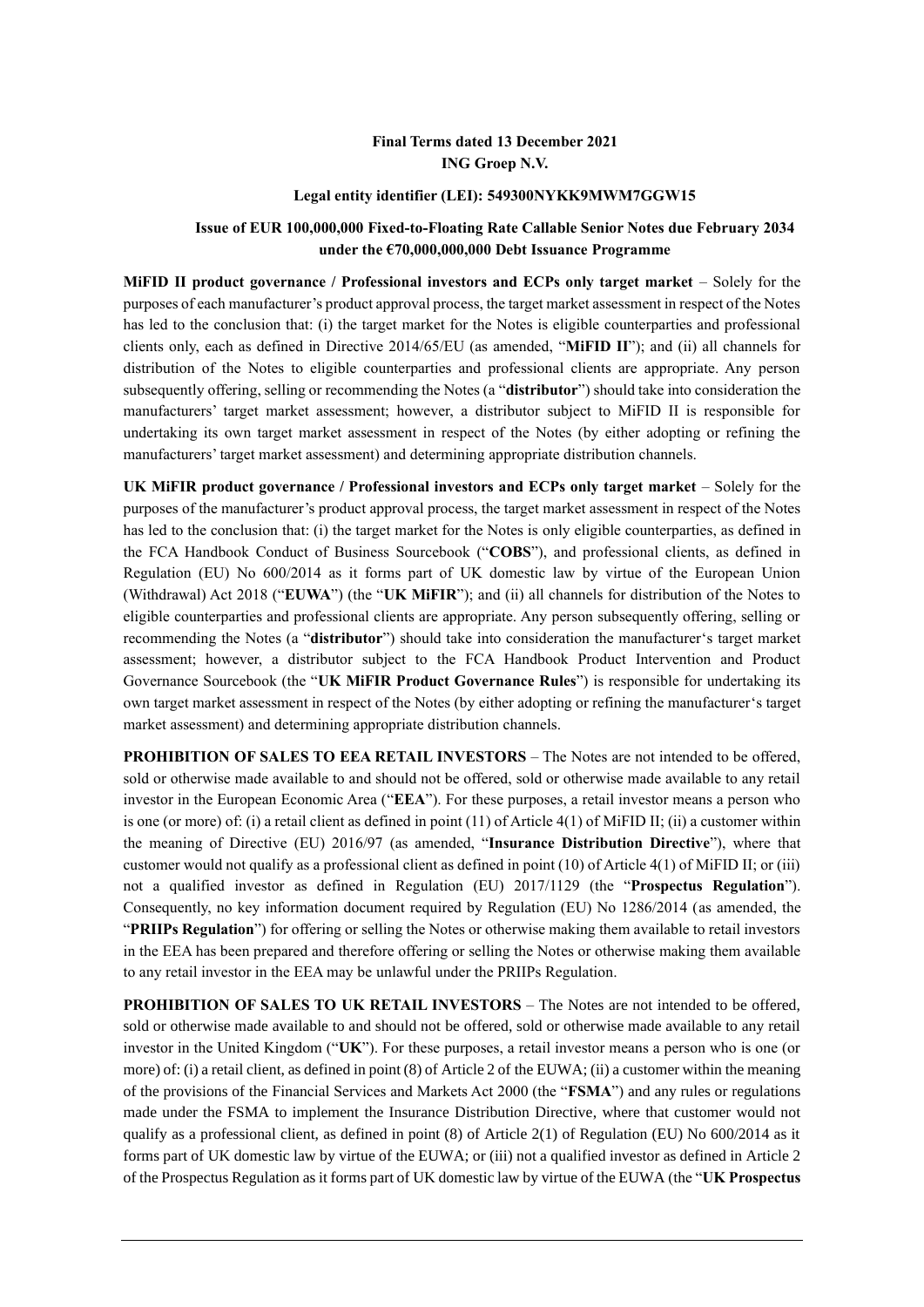**Regulation**"). Consequently no key information document required by the PRIIPs Regulation as it forms part of UK domestic law by virtue of the EUWA (the "**UK PRIIPs Regulation**") for offering or selling the Notes or otherwise making them available to retail investors in the UK has been prepared and therefore offering or selling the Notes or otherwise making them available to any retail investor in the UK may be unlawful under the UK PRIIPs Regulation.

The Prospectus referred to below (as completed by these Final Terms) has been prepared on the basis that any offer of Notes in any Member State of the European Economic Area (each, a "**Relevant State**") will be made pursuant to an exemption under the Prospectus Regulation from the requirement to publish a prospectus for offers of the Notes and any offer of the Notes in the UK will be made pursuant to an exemption under the UK Prospectus Regulation from the requirement to publish a prospectus for offers of Notes. Accordingly any person making or intending to make an offer in that Relevant State or the UK of the Notes may only do so in circumstances in which no obligation arises for the Issuer or any Dealer to publish a prospectus pursuant to Article 3 of the Prospectus Regulation (or the UK Prospectus Regulation, as the case may be) or supplement a prospectus pursuant to Article 23 of the Prospectus Regulation (or the UK Prospectus Regulation, as the case may be), in each case, in relation to such offer. Neither the Issuer nor any Dealer has authorised, nor do they authorise, the making of any offer of Notes in any other circumstances.

#### **Part A — Contractual Terms**

These Final Terms have been prepared for the purpose of Article 8 of Regulation (EU) 2017/1129, as amended, and must be read in conjunction with the base prospectus consisting of separate documents (i.e. (i) the securities note dated 26 March 2021 and its supplement(s) (if any) (the "**Securities Note**") and (ii) the registration document of ING Groep N.V. (the "**Issuer**") dated 26 March 2021, and its supplement(s) (if any)) (the "**Registration Document**" and together with the Securities Note, the "**Prospectus**")) pertaining to the  $\epsilon$ 70,000,000,000 Debt Issuance Programme. Terms used herein shall be deemed to be defined as such for the purposes of the Terms and Conditions of the Notes (the "**Conditions**") set forth in the Prospectus. Full information on the Issuer and the offer of the Notes is only available on the basis of the combination of the Prospectus, any supplements thereto and these Final Terms. The Prospectus and any supplements thereto are available for viewing at the Issuer's website (www.ing.com/Investor-relations/Fixed-incomeinformation.htm) and copies may be obtained from ING Groep N.V., c/o ING Bank N.V. at Foppingadreef 7, 1102 BD Amsterdam, The Netherlands.

Prospective investors should carefully consider the section "*Risk Factors*" in the Prospectus.

#### **General Description of the Notes**

| 1 | Issuer:                   |                                                                                    | ING Groep N.V.                       |
|---|---------------------------|------------------------------------------------------------------------------------|--------------------------------------|
| 2 | (i)                       | Series Number:                                                                     | 237                                  |
|   | (ii)                      | Tranche Number:                                                                    | 1                                    |
|   |                           | (iii) Date on which the Notes will be<br>consolidated and form a single<br>series: | Not Applicable                       |
| 3 |                           | Specified Currency or Currencies:                                                  | Euro (EUR or $\epsilon$ )            |
| 4 | Aggregate Nominal Amount: |                                                                                    |                                      |
|   | (i)                       | Tranche:                                                                           | €100,000,000                         |
|   | (i)                       | Series:                                                                            | €100,000,000                         |
| 5 | Issue Price:              |                                                                                    | 100% of the Aggregate Nominal Amount |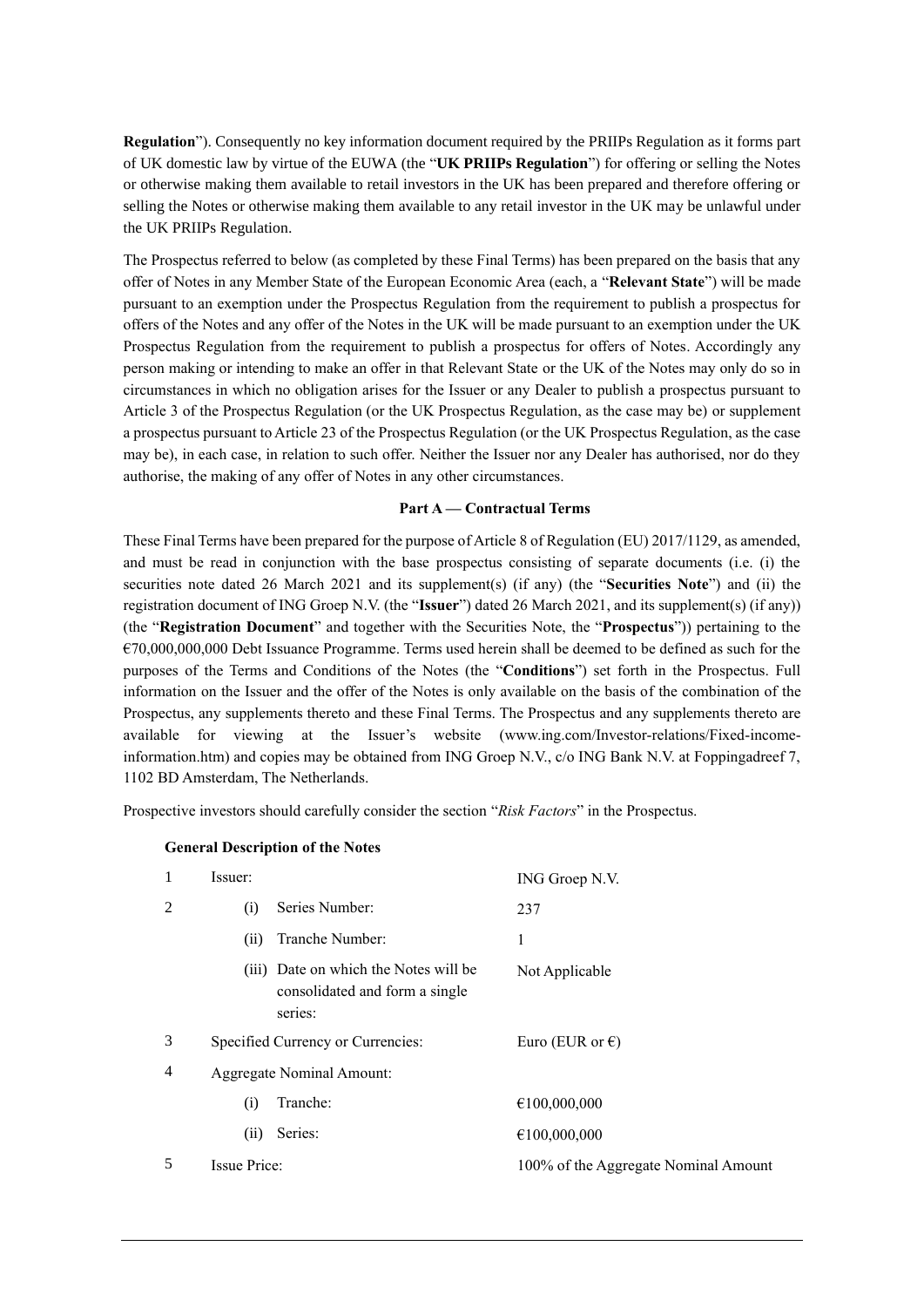| 6              | (i)                    | <b>Specified Denominations:</b>            | €100,000                                                                                                                                                                                      |
|----------------|------------------------|--------------------------------------------|-----------------------------------------------------------------------------------------------------------------------------------------------------------------------------------------------|
|                | (ii)                   | <b>Calculation Amount:</b>                 | Not Applicable                                                                                                                                                                                |
| $\overline{7}$ | (i)                    | Issue Date:                                | 14 December 2021                                                                                                                                                                              |
|                | (ii)                   | Interest Commencement Date:                | <b>Issue Date</b>                                                                                                                                                                             |
| 8              | Maturity Date:         |                                            | 14 February 2034                                                                                                                                                                              |
| 9              | <b>Interest Basis:</b> |                                            | 0.975% fixed rate from (and including) the Issue<br>Date to (but excluding) the Optional Redemption<br>Date (further particulars specified in paragraph 14<br>below)                          |
|                |                        |                                            | 3 month EURIBOR $+$ 0.82% floating rate from<br>(and including) the Optional Redemption Date to<br>(but excluding) the Maturity Date (further<br>particulars specified in paragraph 15 below) |
| 10             |                        | Redemption/Payment Basis:                  | Subject to any purchase and cancellation or early<br>redemption, the Notes will be redeemed on the<br>Maturity Date at 100% of their Aggregate Nominal<br>Amount.                             |
| 11             |                        | Change of Interest Basis:                  | In accordance with paragraphs 14 and 15 below                                                                                                                                                 |
| 12             | Put/Call Options:      |                                            | Issuer Call                                                                                                                                                                                   |
|                |                        |                                            | (further particulars specified in paragraph 17<br>below)                                                                                                                                      |
| 13             | (i)                    | Status of the Notes:                       | Senior                                                                                                                                                                                        |
|                | Senior Notes:          | (i)(a) Waiver of set-off and Status of the | Waiver of set-off (Condition 2) applicable.                                                                                                                                                   |

# **Provisions relating to Interest (if any) payable**

| 14 | <b>Fixed Rate Note and Fixed Rate Reset Note</b><br><b>Provisions</b> |      |                               | Applicable (in relation to the period from (and<br>including) the Issue Date to (but excluding) the<br>Optional Redemption Date)                                                                                     |
|----|-----------------------------------------------------------------------|------|-------------------------------|----------------------------------------------------------------------------------------------------------------------------------------------------------------------------------------------------------------------|
|    | (a)                                                                   |      | Fixed Rate Note provisions:   | Applicable                                                                                                                                                                                                           |
|    |                                                                       | (i)  | Rate of Interest:             | 0.975% per annum payable annually in arrear                                                                                                                                                                          |
|    |                                                                       | (ii) | Interest Payment Date(s):     | 14 February in each year, commencing on 14<br>February 2023, up to and including the Optional<br>Redemption Date, adjusted in accordance with the<br>Business Day Convention specified in sub-<br>paragraph 14(vii). |
|    |                                                                       |      | (iii) Fixed Coupon Amount(s): | $\epsilon$ 975 per Specified Denomination (the first coupon<br>shall be a long coupon)                                                                                                                               |
|    |                                                                       |      | $(iv)$ Broken Amount $(s)$ :  | First long coupon payable on the first Interest<br>Payment Date (14 February 2023) shall be<br>$€1,140.62$ per Specified Denomination                                                                                |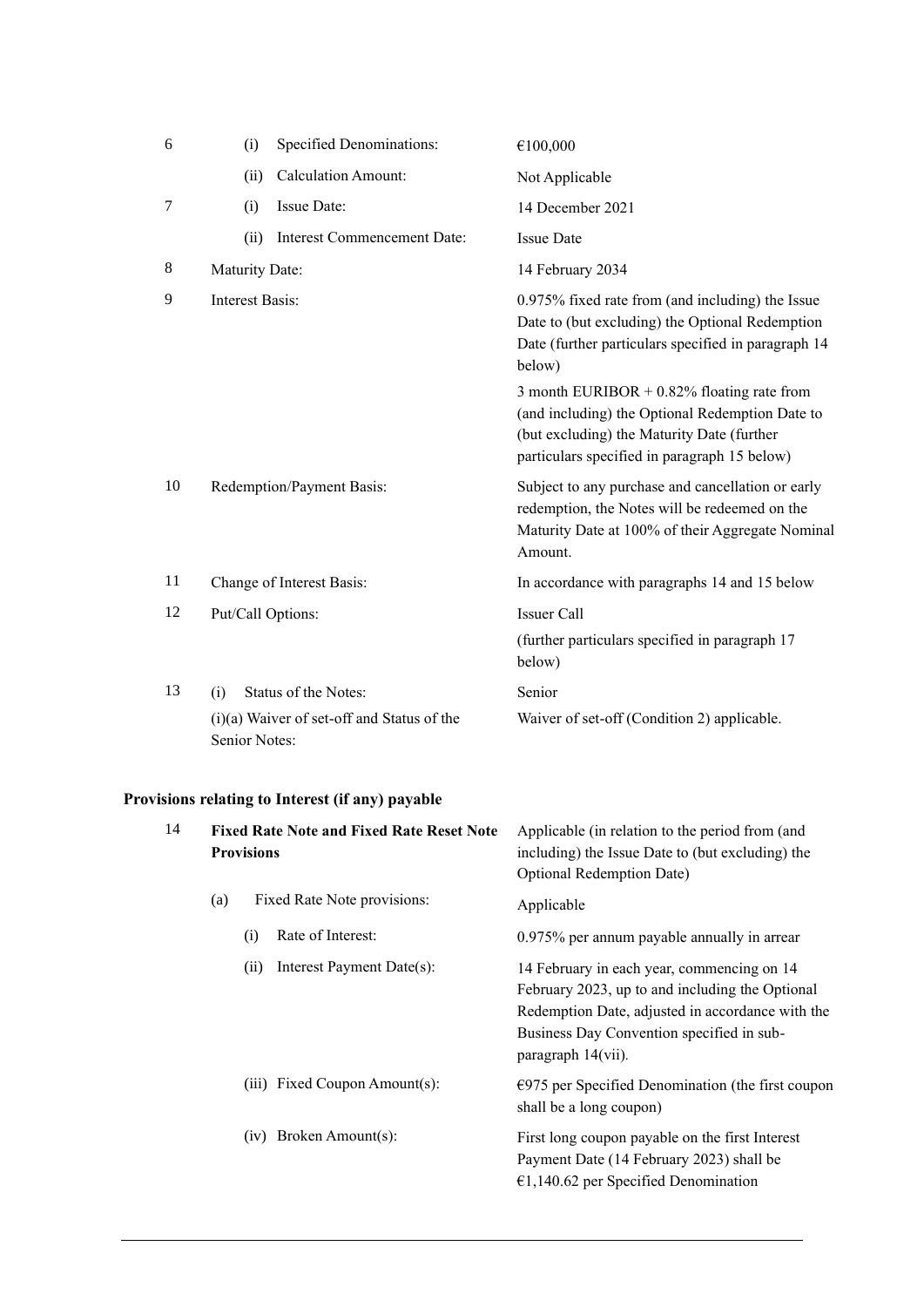|    |     | (v)  | Day Count Fraction:                                                                                                    | Actual/Actual (ICMA)                                                                                                                                                                                                         |
|----|-----|------|------------------------------------------------------------------------------------------------------------------------|------------------------------------------------------------------------------------------------------------------------------------------------------------------------------------------------------------------------------|
|    |     |      | (vi) Determination Dates:                                                                                              | 14 February in each year                                                                                                                                                                                                     |
|    |     |      | (vii) Business Day Convention:                                                                                         | Following Business Day Convention (Unadjusted)                                                                                                                                                                               |
|    |     |      | (viii) Interest Amount Adjustment:                                                                                     | Not Applicable                                                                                                                                                                                                               |
|    |     |      | (ix) Additional Business Centre(s):                                                                                    | No Additional Business Centre(s)                                                                                                                                                                                             |
|    |     | (x)  | Party responsible for calculating the<br>Interest Amount(s) (if not the<br>Calculation Agent):                         | Agent                                                                                                                                                                                                                        |
|    |     |      | (xi) Other terms relating to the method<br>of calculating interest for Fixed Rate<br>Notes:                            | None                                                                                                                                                                                                                         |
|    | (b) |      | Additional provisions in relation to Fixed<br><b>Rate Reset Notes</b>                                                  | Not Applicable                                                                                                                                                                                                               |
| 15 |     |      | <b>Floating Rate Note Provisions</b>                                                                                   | Applicable (in relation to the period from (and<br>including) the Optional Redemption Date to (but<br>excluding) the Maturity Date                                                                                           |
|    |     | (i)  | Specified<br>Period(s)/Specified<br>Interest Payment Dates:                                                            | The Specified Interest Payment Dates are 14 May<br>2034, 14 August 2034 and 14 November 2034 and<br>14 February 2034, subject to adjustment in<br>accordance with the Business Day Convention<br>specified in $15(ii)$ below |
|    |     | (ii) | Business Day Convention:                                                                                               | Modified Following Business Day Convention<br>(Adjusted)                                                                                                                                                                     |
|    |     |      | (iii) Additional Business Centre(s):                                                                                   | No Additional Business Centre(s)                                                                                                                                                                                             |
|    |     |      | (iv) Manner in which the Rate of Interest<br>and Interest Amount(s) is/are to be<br>determined:                        | <b>Screen Rate Determination</b>                                                                                                                                                                                             |
|    |     | (V)  | Party responsible for calculating the<br>Rate of Interest and Interest<br>Amount(s) (if not the Calculation<br>Agent): | Agent                                                                                                                                                                                                                        |
|    |     |      | (vi) ISDA Determination:                                                                                               | Not Applicable                                                                                                                                                                                                               |
|    |     |      | (vii) Screen Rate Determination:                                                                                       | Applicable                                                                                                                                                                                                                   |
|    |     |      | - Reference Rate:                                                                                                      | 3 month EURIBOR                                                                                                                                                                                                              |
|    |     |      | - Interest Determination Date(s):                                                                                      | Second TARGET Business Day prior to the first<br>day in each Interest Period                                                                                                                                                 |
|    |     |      | - Relevant Screen Page(s):                                                                                             | Reuters Page EURIBOR01                                                                                                                                                                                                       |
|    |     |      | (viii) Linear Interpolation:                                                                                           | Not Applicable                                                                                                                                                                                                               |
|    |     |      | $(ix)$ Margin $(s)$ :                                                                                                  | $+0.820\%$ per annum                                                                                                                                                                                                         |
|    |     |      |                                                                                                                        |                                                                                                                                                                                                                              |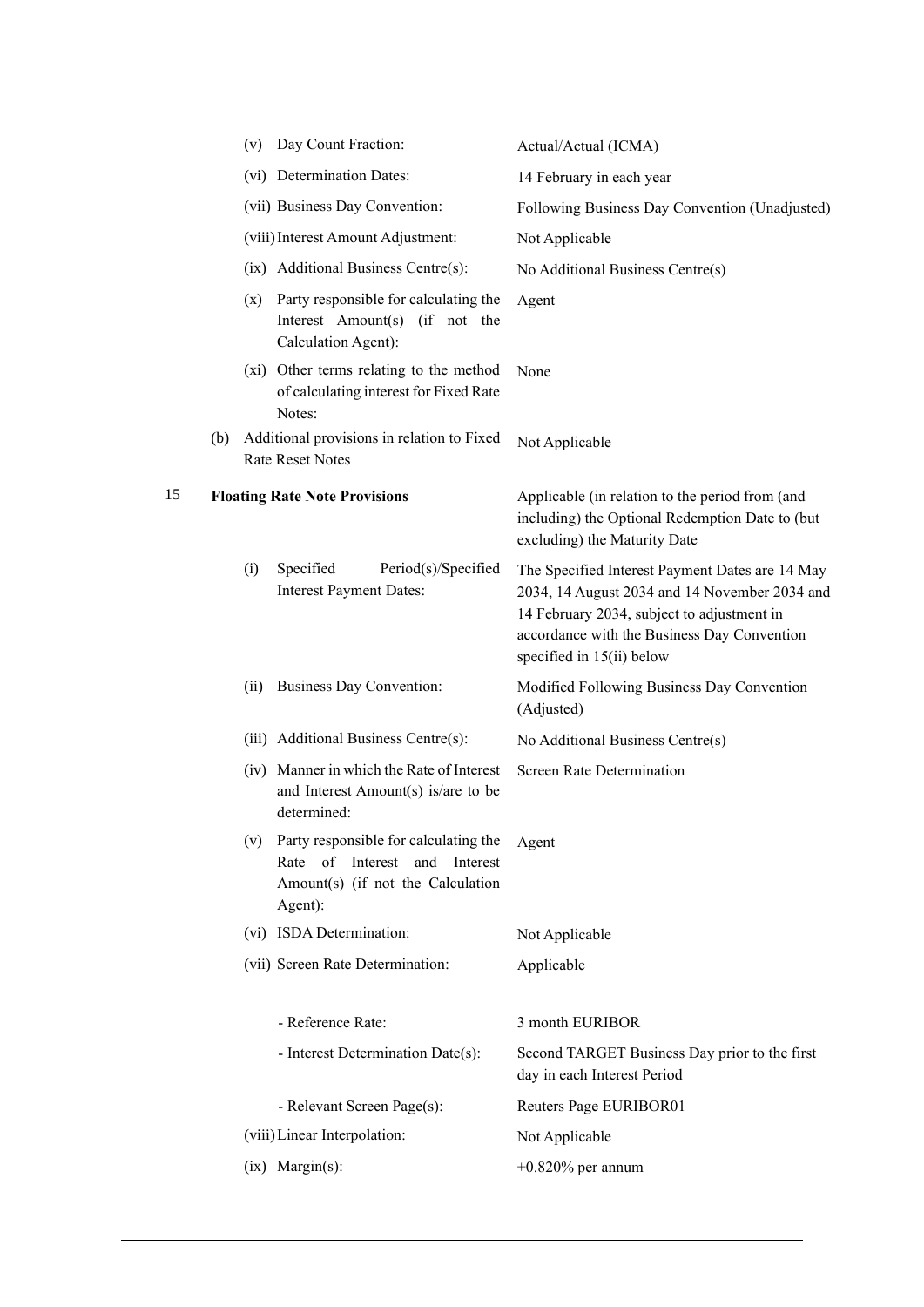| Minimum Rate of Interest:<br>$(\mathbf{x})$ | Not Applicable                             |
|---------------------------------------------|--------------------------------------------|
| (xi) Maximum Rate of Interest:              | Not Applicable                             |
| (xii) Day Count Fraction:                   | Actual/360                                 |
| (xiii) Benchmark Discontinuation:           | <b>Benchmark Discontinuation (General)</b> |
| (xiv) Pre-Cessation Trigger:                | Applicable                                 |
|                                             |                                            |

# 16 **Zero Coupon Note Provisions** Not Applicable

## **Provisions relating to Redemption**

| 17 | <b>Issuer Call</b>                           |                                                                                                                           | Applicable                            |
|----|----------------------------------------------|---------------------------------------------------------------------------------------------------------------------------|---------------------------------------|
|    | (i)                                          | Optional Redemption Date(s):                                                                                              | 14 February 2033                      |
|    | (ii)                                         | Optional Redemption Amount<br>of each Note:                                                                               | $€100,000$ per Specified Denomination |
|    |                                              | (iii) If redeemable in part:                                                                                              | Not Applicable                        |
|    |                                              | (iv) Notice period:                                                                                                       | As per Conditions                     |
| 18 | <b>Investor Put</b>                          |                                                                                                                           | Not Applicable                        |
| 19 | <b>Regulatory Call</b>                       |                                                                                                                           | Not Applicable                        |
| 20 | <b>Loss Absorption Disqualification Call</b> |                                                                                                                           | Applicable                            |
|    | (i)                                          | Optional Redemption Amount<br>of each Note:                                                                               | $€100,000$ per Specified Denomination |
|    | (ii)                                         | Notice period:                                                                                                            | As per Conditions                     |
|    |                                              | exclusion<br>(iii) Full<br>required<br>or<br>partial exclusion sufficient:                                                | Partial exclusion sufficient          |
| 21 | Note:                                        | <b>Final Redemption Amount of each</b>                                                                                    | $€100,000$ per Specified Denomination |
| 22 |                                              | <b>Early Redemption Amount</b>                                                                                            |                                       |
|    | (i)                                          | Early Redemption Amount of<br>Note<br>each<br>payable<br>on<br>redemption for taxation reasons<br>or on event of default: | Condition $6(f)(i)$ applies           |
|    | (ii)                                         | Notice period:                                                                                                            | As per Conditions                     |

### **General Provisions Applicable to the Notes**

23 Form of Notes:

(i) Form: Bearer Notes:

Temporary Global Note exchangeable for a Permanent Global Note which is exchangeable for Definitive Notes only on the occurrence of an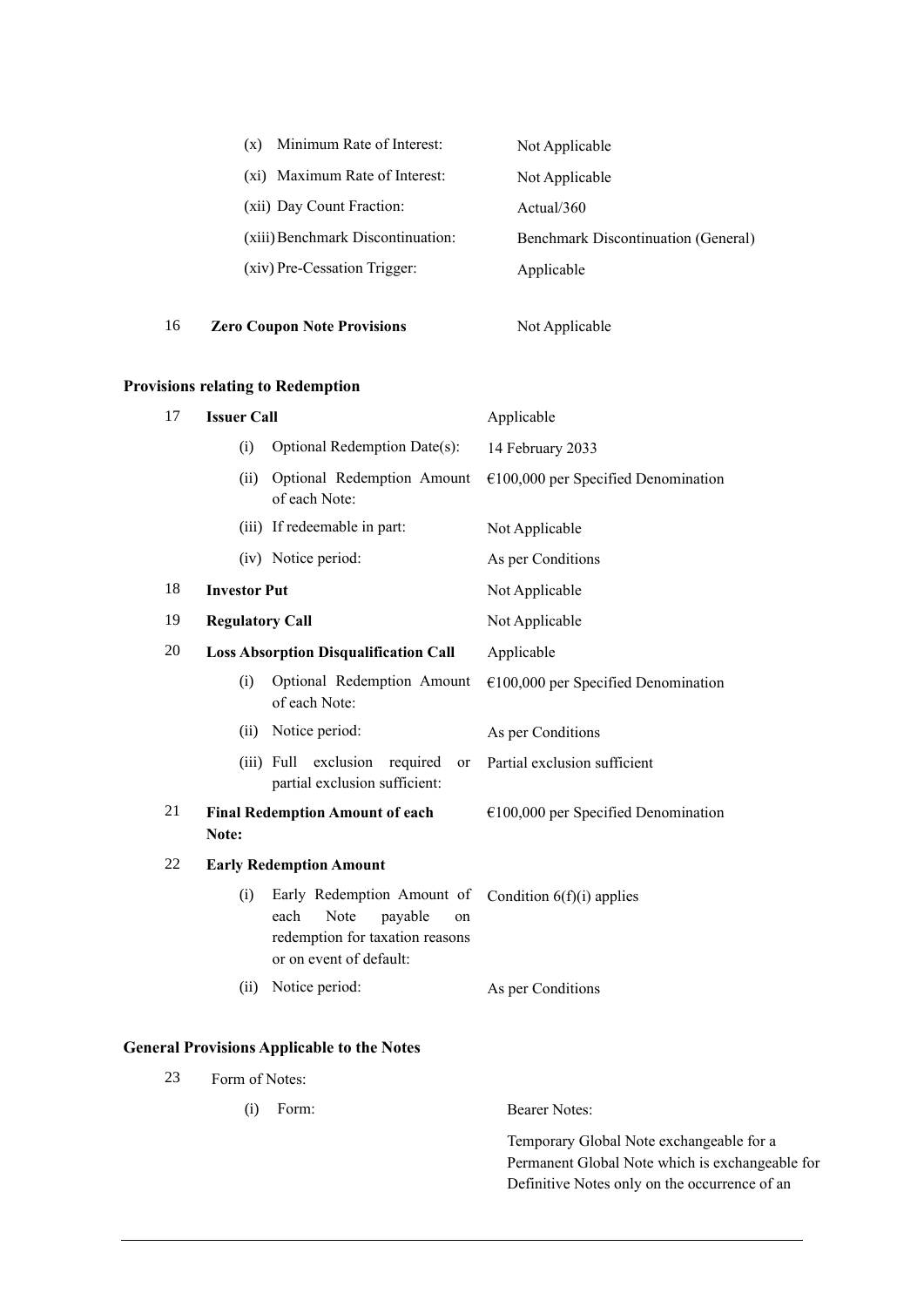Exchange Event, subject to mandatory provisions of applicable laws and regulations (ii) New Global Note: Yes 24 Additional Financial Centre(s) or other special provisions relating to Payment Dates: Not Applicable 25 Talons for future Coupons to be attached to Definitive Notes (and dates on which such Talons mature): No

### **Responsibility**

The Issuer accepts responsibility for the information contained in these Final Terms. To the best of the knowledge of the Issuer the information contained in these Final Terms is in accordance with the facts and makes no omission likely to affect their import.

Signed on behalf of the Issuer:

By: ....................................................... *Duly authorised*

By: ....................................................... *Duly authorised*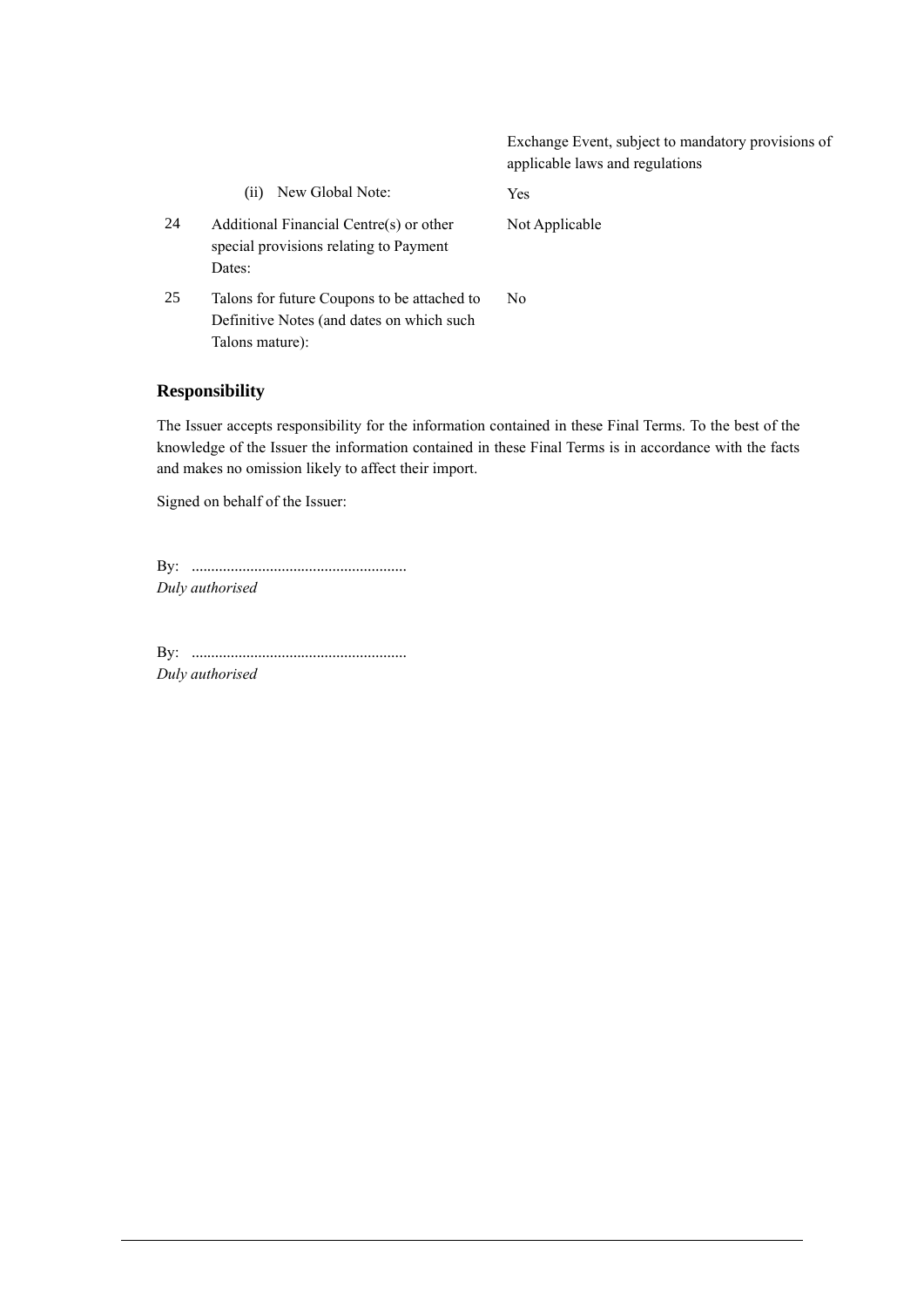#### **Part B — Other Information**

### **1 Listing and Trading**

| (i)  | Listing and admission to trading:                              | Application has been made by the Issuer (or on its behalf)<br>for the Notes to be admitted to trading on Euronext<br>Amsterdam with effect from the Issue Date. |
|------|----------------------------------------------------------------|-----------------------------------------------------------------------------------------------------------------------------------------------------------------|
| (ii) | Estimate of total expenses related to<br>admission to trading: | €8.785                                                                                                                                                          |

#### **2 Ratings**

The Notes to be issued have been rated Moody's: Baa1

### **3 Interests of Natural and Legal Persons involved in the Issue**

Save for any fees payable to the Managers, so far as the Issuer is aware, no person involved in the issue of the Notes has an interest material to the offer. The Managers and their affiliates have engaged, and may in the future engage, in investment banking and/or commercial banking transactions with, and may perform other services for, the Issuer and its affiliates in the ordinary course of business.

### **4 Reasons for the offer and estimated net proceeds**

| (i) Reasons for the offer:   | The net proceeds from the issue of the Notes will be<br>applied by the Issuer for its general corporate |
|------------------------------|---------------------------------------------------------------------------------------------------------|
|                              | purposes.                                                                                               |
| (ii) Estimated net proceeds: | €100,000,000                                                                                            |

### **5 Operational Information**

| (i)  | ISIN:                                                                                                                         | XS2421195178   |
|------|-------------------------------------------------------------------------------------------------------------------------------|----------------|
| (ii) | Common Code:                                                                                                                  | 242119517      |
|      | (iii) CMU Instrument Number:                                                                                                  | Not Applicable |
|      | (iv) Other relevant code:                                                                                                     | Not Applicable |
| (v)  | Any clearing system(s) other<br>than Euroclear Bank SA/NV and<br>Clearstream Banking, S.A., the<br>CMU, Euroclear Netherlands | Not Applicable |

and the Depository Trust Company and the relevant identification number(s):

(vi) Delivery: The delivery of Notes shall be made free of payment to the Issuer's account number 22529 with Euroclear. Any subsequent delivery of Notes from the Issuer's